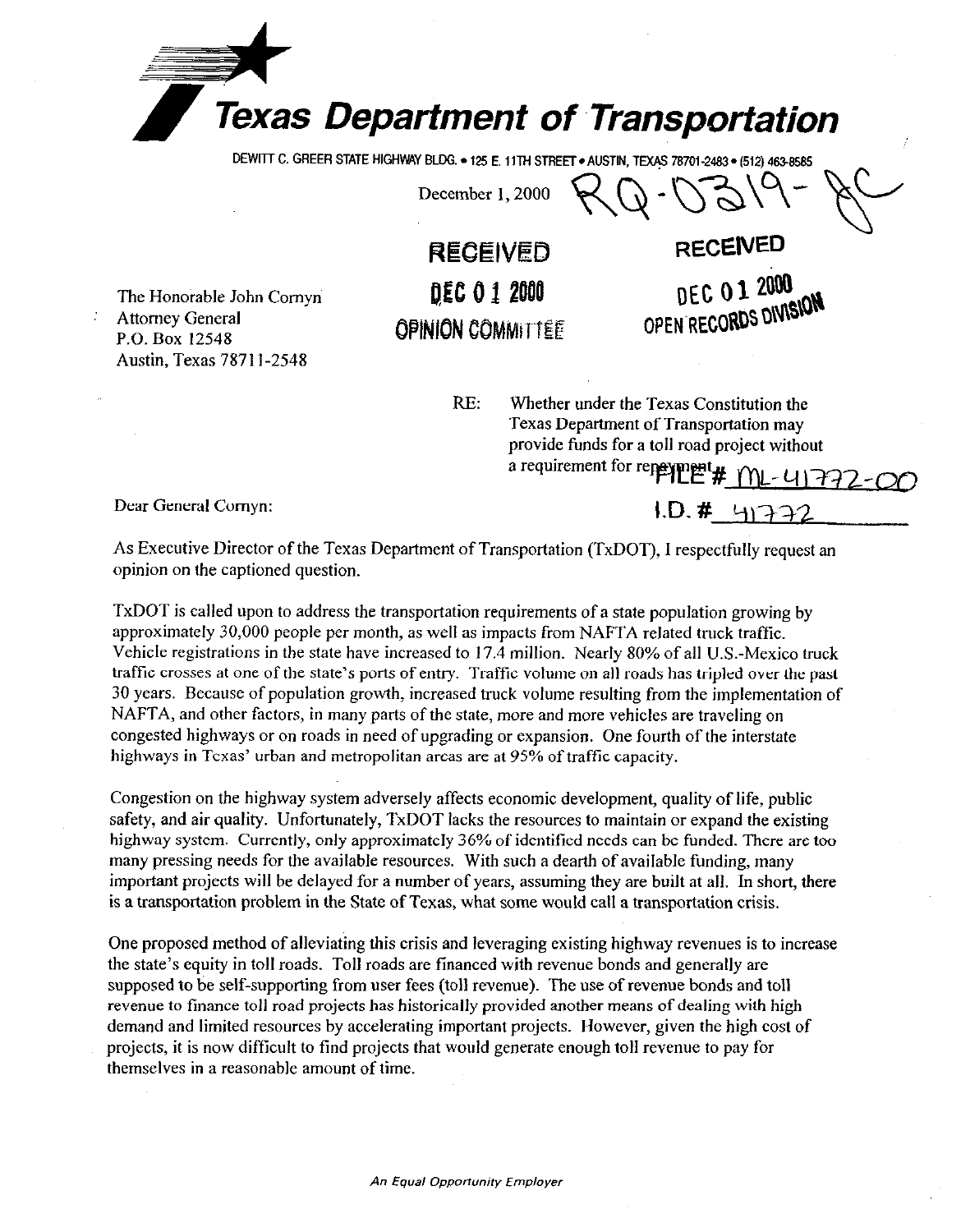The investment of state highway revenues in a toll road project without a requirement for repayment will make feasible some toll road development that otherwise would be financially unfeasible. These projects may otherwise be developed with state highway revenue but over a longer period of time due to revenue constraints. Providing for state equity in toll road projects would leverage existing state highway revenue by attracting new revenue from tolls that may otherwise not be available for needed highway development in the state. The leveraging of state highway funds in toll road projects would both reduce the time necessary to construct important projects, as well as making more money available for other projects.

However, the investment of state highway revenues in a toll road project without a requirement for repayment must not violate Article 3, Section 52-b of the Texas Constitution. That section states:

Sec. 52-b. The Legislature shall have no power or authority to in any manner lend the credit of the State or grant any public money to, or assume any indebtedness, present or future, bonded or otherwise, of any individual, person, firm, partnership, association, corporation, public corporation, public agency, or political subdivision of the State, or anyone else, which is now or hereafter authorized to construct, maintain or operate toll roads and turnpikes within this State except that the Legislature may authorize the Texas Department of Transportation to expend money, from any source available, for the costs of turnpikes, toll roads, or toll bridges of the Texas Turnpike Authority, or successor agency, provided that any monies expended out of the state highway fund shall be repaid to the fund from tolls or other turnpike revenue. (Emphasis added)

The federal-aid highway act passed by the 64th Congress in ]9]6,39 Stat. 355, required each state to assent to its terms, and envisioned a "state highway department" as the single channel for fiscal and operational responsibilities. In order to take advantage of those federal funds, Texas enacted Chapter 190, Acts of the 35th Legislature, Regular Session, 19 17 (the "1917 act"), which created the State Highway Department and State Highway Commission, called for all federal funds for public road construction to be expended by and under the department's supervision, provided state funds through the imposition of vehicle registration fees, and ordered all funds the commission derived from those registration fees or from other sources be deposited in the state highway fund.

Pursuant to various current statutory provisions, including Transportation Code, \$201.002, \$202.002, \$221.003, \$222.001, and \$502.051, derived from the 1917 act, all funds, federal and state, appropriated to TxDOT for highway improvements go into the state highway fund. Accordingly, while the exception to Section 52-b refers to expending money from any source available, with money expended out of the state highway fund required to be repaid, I seek an opinion whether or not the exception requires the repayment of money that is not expended from the state highway fund or constitutionally required to be deposited into such fund. See also the interpretive commentary to Section 52-b, which states that it was the intent of this section to make certain that the obligations of a toll road authority shall never become a charge against the state.

We would also direct your attention to Article 3, Section 52-a of the Texas Constitution. That section, which was adopted in 1987, arguably overrides any inconsistent provision in the constitution, such as Section 52-b, which amended the Constitution in 1954. Section 52-a states: